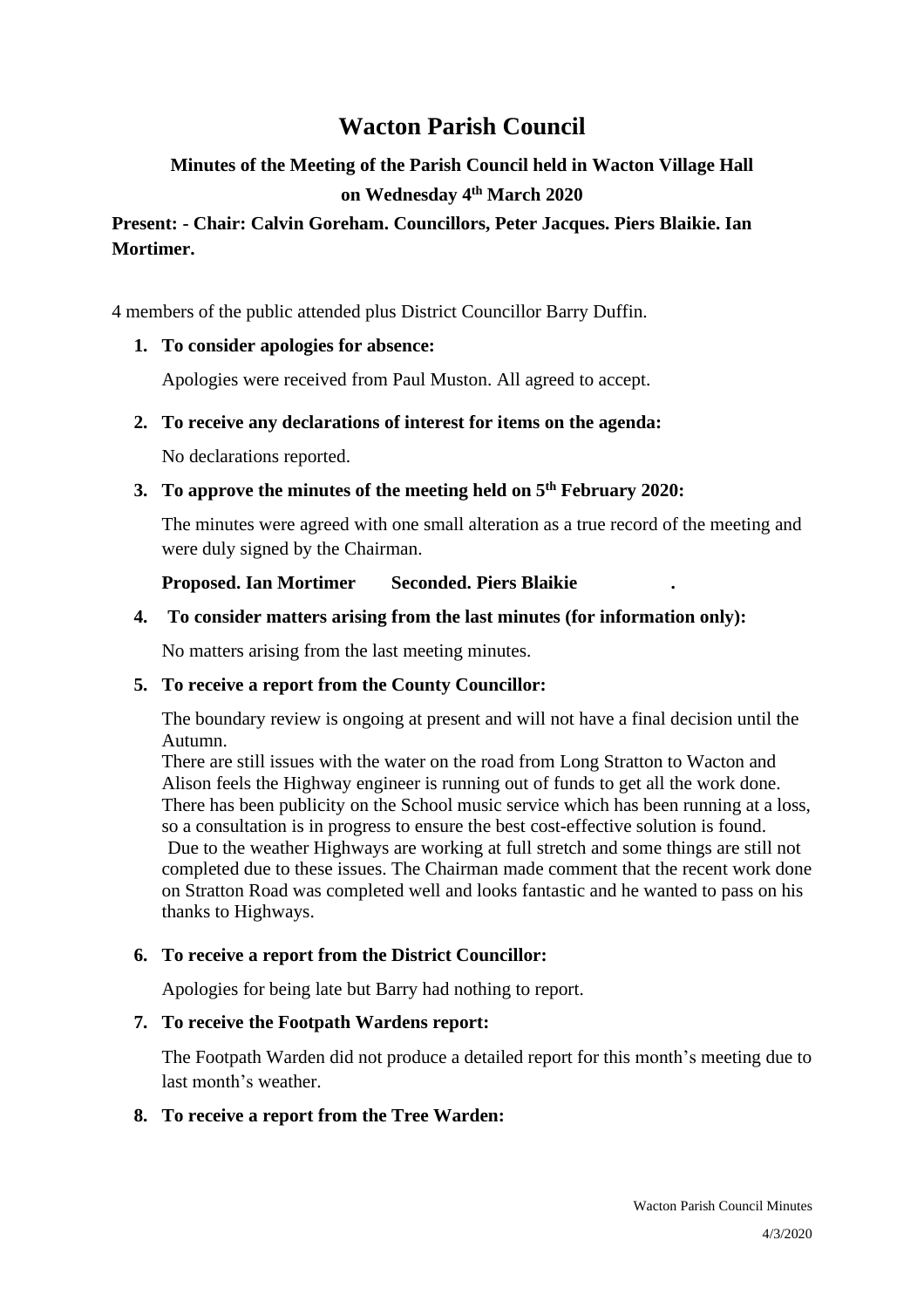Peter reported that a tree had blown down on Common Road and thankfully Christian Taylor helped to move the tree with his forklift. The wood is slowly being taken away. The work on Wacton House hedge has been completed and looks very rough but Peter reported that it will take 2 years to come to maturity.

#### **9. To receive a report from the Village Hall Committee:**

Two recent incidents were reported and are currently being investigated as we speak.

#### **10. To consider Planning Applications:**

2020/0301 Approved

2020/0302 Listed Building Consent Approved

#### **11. Correspondence:**

The Clerk reported the following emails.

The Information Commissioner's Office had reminded him that the annual direct debit will be taken out in April for our annual charge.

The Police are opening the Diss enquiry Centre which is open for parishioners to meet the Safer Neighbourhood Team on Fridays from 10 am to noon to discuss any issues they have.

The Older Peoples Forum (now known as Your Voice) have a meeting at the Poringland Community Centre on  $25<sup>th</sup>$  March from 1.30pm to 4pm with various activities on the Agenda. Copies are available at the meeting for parishioners to take away.

A parishioner had raised a query regarding the culvert on Hall Lane as you leave the village, but very little information was provided by the parishioner, so The Clerk has emailed the parishioner back for more information on the enquiry.

A letter from Norse regarding their future and their ability to provide Grounds Maintenance services in future. As yet The Clerk has heard nothing further from Norse.

Finally, The Clerk reported that he had received an email from Norfolk Parish Training and Support regarding renewing The Parish Councils subscription to this service.

## **12. Authorization of Cheques:**

• Cheques were authorized as follows: Parish Clerk Salary and Expenses for December  $£445.02$ Parish Clerk for New Printer  $£49.99$ Road Ware for New Dog litter Bin £94.74 Wacton Social Club Grant  $£250.00$ (Replaces initial lost cheque)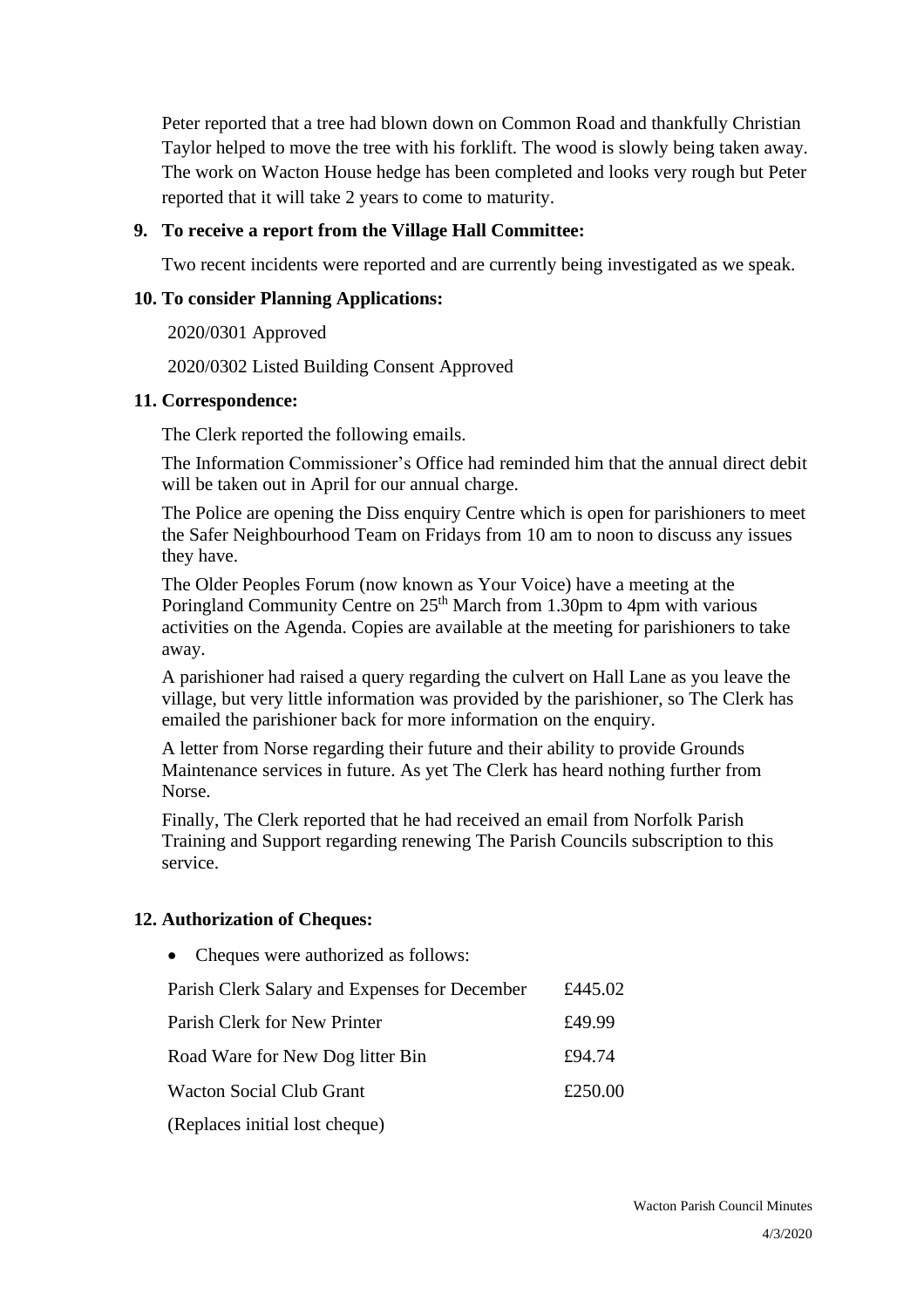The Clerk took the meeting through the February Financial report

The Parish Council was in good financial health.

## **Proposed. Peter Jacques Seconded. Ian Mortimer**

## **13. To receive reports and discuss any on-going matters:**

## **a. The Woodland Project Review:**

Peter reported that the Long Stratton High School students had been helping with cleaning out the Bird Boxes.

## **14. To discuss Parish Speed Watch Group and Speed Awareness Machine data:**

The Speed Awareness Machine was now located on Hall Lane as you come into the village from Great Moulton and the download will take place before the next meeting.

## **15. To discuss the need for new Parish Councillors:**

We still have two vacancies for Parish Councillors and if anyone would like to take up the role (full training will be given) please contact the Clerk.

## **16. To discuss the need for a new dog bin.**

The Clerk reported that the new dog bin had been ordered but he was yet to learn of the preferred location for the dog bin. The Clerk will email The Highways officer to ensure that's okay to attach to the post.

## **17. To discuss the Parish maintenance schedule. For 2020-2021**

It was agreed to defer this until the decision from Norse is received regarding the issue of Norse closing its depots that provide their grounds service.

# **18. To discuss the need to appoint a new Emergency Planning Coordinator:**

The Clerk produced his proposed letter to be sent to Parishioners and the following issues were discussed.

Vulnerability Helping hands and people with ability to help Cost of the plan

The Chairman felt that we should just be knocking on the doors of all the vulnerable parishioners, but he felt we had moved away from the original idea and thoughts on the plan.

It was agreed that the letter needs working on and a defined schedule in place so the letter must go out by the middle of April with all information collated by middle of May with the final decision on whether the plans is workable in early June.

# **19. Matters raised by Councillors and members of the public (for information only):**